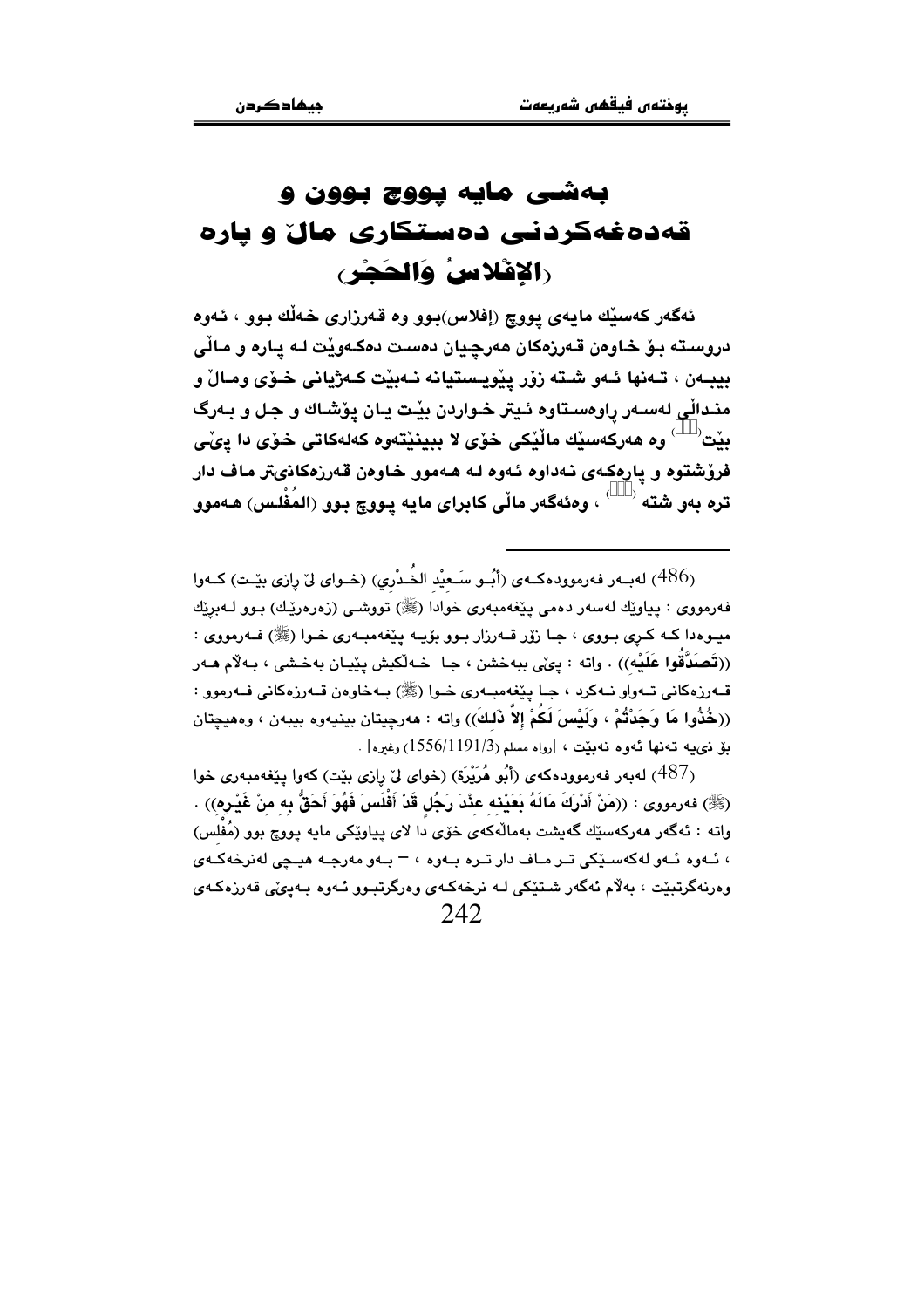قەرزەكانى تەواو نەكرد ئەوە ئەوەي ھەيەتى بەيئى ئەندازەي قەرزەكان دابــهش دهكريْــت لــهنيْواني خــاوهن قــهرزهكان دا ، وه لــهوه زيــاتر بۆيــان ذي سه ئيتر داواي هيــجيتري ليّ بکــهن <sup>(>>>)</sup> وهدروســتيش ذييــه بخريتــه بەندىخانەوە <sup>(>>>)</sup> وەدروستە داوەر (حَجْر)ى بخاتـه سـەر و قەدەغـ*ەي* بكـات

بەشى بەر دەكـەوپّت لەگـەلْ خـاوەن قـەرزەكانى تـردا ¬ [رواه البخـارى (2402/62/5) ومسلم  $\lceil (1559/1193/3) \rceil$ 

(488) لهبهر فهرمودهكهي (أَبُو هُرَيْرَة) (خواي ليّ رازي بيّت) كهوا ييّغهمبـهري خـوا (ﷺ) فـه(رمووى : ((فإنْ كَانَ قَـضَاهُ منْ ثَمَنهَا شَيْئًا فَمَا بَقَىَ فَهُوَ اَسْوَةَ الغُرَمَاء ، وَأَيُّمَا إِمْرِئَ هَلَكَ وَعَنْدَهُ مَتَاعُ إِمْرِئَ بِعَينه إِقْتَضَى مِنْهُ شَيْئًا أَوْ لَمْ يَقْتَض فَهُوَ أَسْوَةِ الغُرَمَاء)) . واته : جا ئەگەر شتێکی له نرخی ئەو شتە وەر گرتبـوو ئـەوە بـەيىٌي ئەندازەي قەرزەكەي لەگەلٌ خاوەن قەرزەكانى تردا بەشى بەر دەكـەوێت ، – لـەو كاتـەدا لەكەس ماف دار تر نىيە پەيردنى ئەر شتە چونكە ھەنىدى*كى* لەنرخەكب*ى* ۋەرگرتىۋە <sup>ب</sup> وههەركەسێك تيابچێت و شت و مەكى كەسێكى ترى لابێت ئيتر ھەندێكى لەنرخەكەي وەر گرتبيّـت بـان وەرى نـﻪگرتبيّت ئـﻪوە ھـﻪر بـﻪييمٽي ئەنـدازەي قەرزەكـﻪي لەگـﻪلْ خـﺎوەن قەرزەكانى تردا بەشىي دەكـەوێت [رواه ابـو داود (3/رقـم/3522) وابـن ماجـه (2359) وغيرهمـا وهـو . صحيح بروانه الارواء (269/5–270) وصحيح ابن ماجه (1910)]

جونکه ئــهوه پێـڃهوانهي عهدالــهتي قورئــان و ســوننهته ، خــواي گــهوره $\left(489\right)$ لهسورهتي (البقرة :28) دا دهفهرموويِّ : ﴿وَإِنْ كَانَ ذُو عُسْرَة فَنَظْرَةٌ إِلَى مَيْسَرَة وَأَنْ تَصَدَّقُوا حَيْرٌ لَكُمْ إنْ كُنْتُمْ تَعْلَمُونَ﴾ واته : وه نهگهر كابراى قهرزار كهم دهست و نـهدار .<br>بوو ئەوە مۆلەتى بدەن تا تواناي دەبێت وە ئەگەر ھەر بيبەخشن ئەوە چاكترە بىۆ ئێـوە ئەگەر يە خۆتان بزانن .

وه (عَمْرو بنُ شرید) له باوکیهوه (خوای لیّ رازی بێت) دهگێرێتهوه کهوا یێغهمبـهری خوا (ﷺ) فەرمووى : ((لَيُّ الوَاجِد يُحلُّ عرْضَبَهُ وَعُقُوبَتَـهُ)) بِـقِ زانينـي واتاكـهى بروانـه (پ429) ، کەو! يور سىزادان يۆ كەسىڭكە ھـەبىئت و نەپداتـەوە ، پـەلام كەسىئك ئەگـەر تەبىرو سزاداتى دروست نىيە .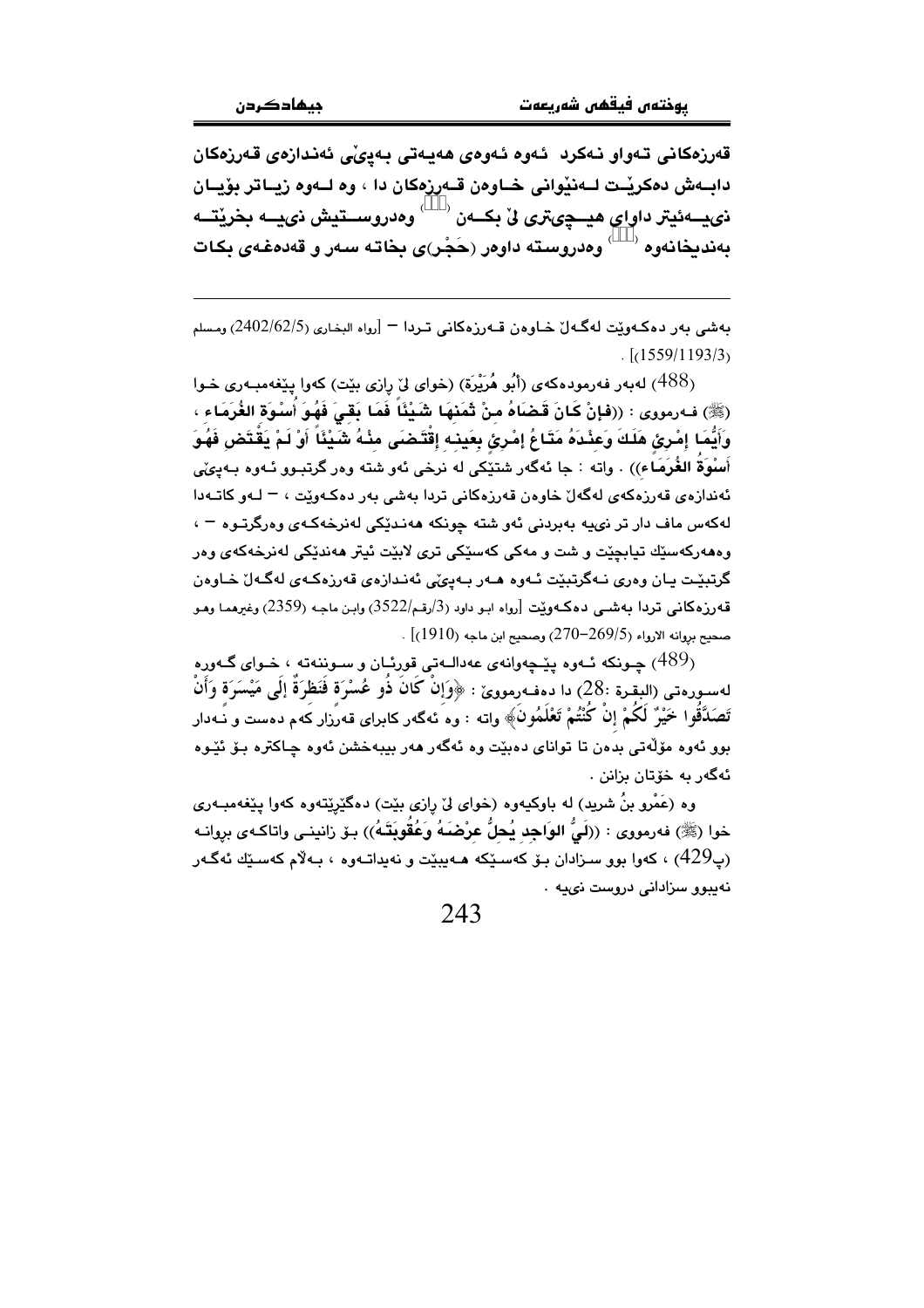لەدەست كارى كردنى يارەو مولْكى ، وە بېغرۆشٽت بۆ دانەوەي قەرزەكانى بــلأوهو دهســتكاريي (تَــصَرَّفَات)ه كــاني لهجِيْگــهى حْــوْي دا ذييـــه <sup>(>>>)</sup> وهصهتيويش يــاره و مــولْكي نادريْتــه دهسـتي خــۆي دهسـتكاري بكــات بەويستى خۆى تا ھەست بەژيرى و ھۆشيار بوونى دەكري<sup>ّت (>>>)</sup>

قەدەغەكردن لە دەستكارى كردنى مال و مولك (الحَجْر) لـه نێـو هـاوەلانى (490 $\,$ پێغهمبــهري خــوادا(ﷺ) كــارێِكي زانــراو بــووه و لـــه شــهريعهتيش دا (ثَابـت)ه، لــه بــهر فهرموودهكهي (عُرْوَة بنُ الزَّيبر) كهوا فهرمووي : (عَبْدُالله بن جَعْفَر) ئـالٌ و ويَلْيُكي كـرد و شتٽکي کري ،جا(عَلي) (خواي ليّ رازي بيٽ) –تـووره بـوو–و فـهرمووي: دهچـم بـوّ لاي (عُثْمَان) و (حَجْر) دەخەمە سەرى ، جا (عَبْدُالله بن جَعْفَر) يش (الزُّبَيْر)ى ئاگـادار كـردەوە (خوای لیّ رازی بیّت) ، ئەویش فەرمووی من شەریکتم لەم کرینەت دا ، جا (عَلی) هـات بـوّ لاى (عُثْمَان) (خواى ليّ رازى بيّت) و فەرمووى : (حَجْر) بِخـهره سـهر ئـهمـه ، جـا (الزُّبَيْـر) فهرمووي من شـهريكيم ، جـا (عُثْمَـان) يـش (خـواي ليّ رازي بيّـت) فـهرمووي : مـن چـۆن (حَجْر) بِخەمە سەر يياوێك (زُبَيْر) شەریكى بێت [رواه الشافعى في مسنده (556/160/2) والبيهقى . (61/6) وهو اثر صحيح بروانه الارواء (1449)] .

لەبەر فەرموۋدەكەي خواي گەورە لەسۈرەتى (النساء :5) دا كەدەفەرموئ  $(5\colon,$ ﴿وَلَا تُؤْتُوا السُّفْهَاءِ أَمْوَالُكُمْ﴾ وإنه : وهنهو مالانبهتان كـهخواي گـهوره كربويـهتـه هـؤي سەقام گىرى ژيان ، مەدەنە دەستى گَيْلان و نەڧامانـەوە . (الزَّمَخْشَرى) لەتەڧسىرى دا دهفهرموويّ : (السُّفَهَاء) ئەو دەست بِلاوانەن كەپارەكانيان لەشتێك دا خـەرج دەكـەن كـە جنگهي خوّي ني په ، وه توانايان ني په له (إصلاح) كردن و بهرهـهم هێنـان و (تـصرف) کردن تێیدا ، جا خوای گەورە روو لە سەرپەرشتیاران دەکات ، و مالّەکـەی داوەتــە پـالّى ئەوان ، چونكە ژىيان بەوەوە رِاوەستاوە و سەقام گیر بووە … [بروانە الكشاف (246/1)] .

: نوموړه که ده کوي خوای گوړه لهسوړونې (النساء) ( $6$ ) دا دهفه رموي $(492)$ ﴿وَابْتَلُوا اليَتَامَى حَتَّى إذَا بَلَغُوا النِّكَاحَ فَإِنْ آنَسْتُمْ منْهُمْ رُشْدَاً فَادْفَعُوا إلَيْهمْ أمْــوَالَهُمْ ...﴾ واته : وەتاقى ھەتپوان بكەنەوە تا دەگەنە كاتى ژنھێنان و شىووكردن ، جا ئەگـەر  $244$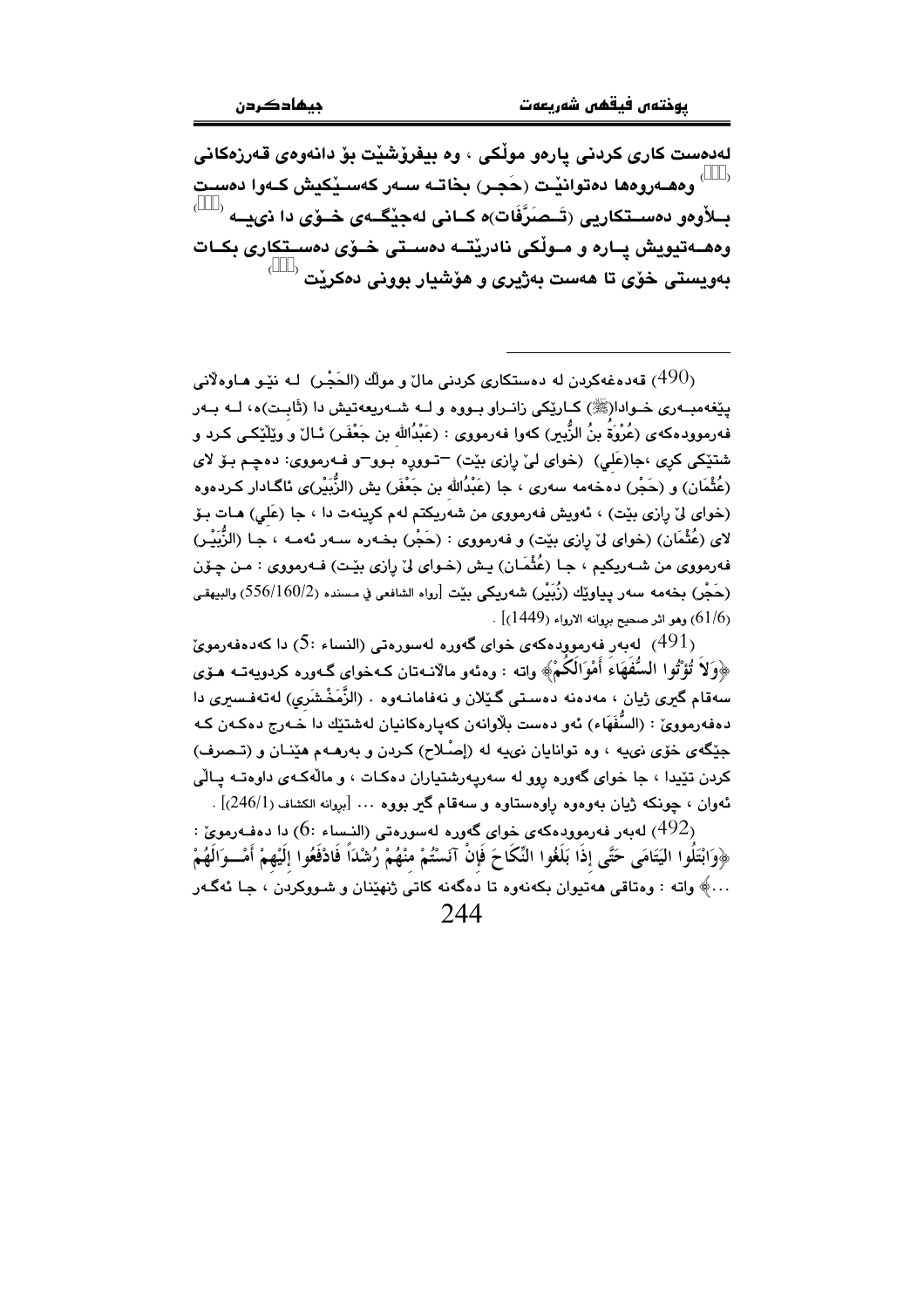وەدروسته بۆ سەر پەرشتيارەكە ئەگەر ھەژارو كەم دەست بوو بەچاكە (بالمعروف) لەمالّەكەي بخوات لەجياتى بەخێو كردنى . ۞

ژیری و هۆشیاریتان تیایاندا بهدی کرد ، ئـهوه پـارهو مالّـه کانیـان بدهنـهوه دهسـتی خۆيان ...

ر 493) لەبـەر فەرموودەكـەي خـواي گـەورە لــە سـورەتى (النـساء : 6) دا كــە  $\left( 6: 6 \right)$ دەفــهرموێ : ﴿وَمَنْ كَانَ غَنيًّا فَلْيَسْتَعْففْ وَمَنْ كَانَ فَقيْراً فَلْيَأْكُلْ بالمَعْرُوف﴾ واتــه : وه ئەو – سەريەرشتيارە – ي كە دەولەمەندە باخۆي بياريزيت لەخواردنى مالىي ھەتپو ، وە ئەوەيشى كە كەم دەست و ھەژارە با بەچاكى و بەبىّ زيادە رەوى لىّ ى بخوات .

دايكه (عَائشَة) (خواي لـيّ رازي بيّت) دهفـهرمويّ : ئـهم ئايهتـه لـهبارهي مـالّي مـهتيوهوه دابـهزيوه ، كـهوا ئهگـهر سهريـهرشـتيارهكه مـهژار بـوو ئـهوه لـئ ى دهخـوات بهچـاكه (بمَعْـرُوف) لــهجياتي ههسـتاني بـهخێو كردنـي [رواه البخـاري (8/رقـم/4575) ومـسلم  $\frac{1}{(3091/2315/4)}$ 

۱ الحمد لله ۱ ئەوە بەشى مايە پووچ بوون وقەدەغە كردنى دەستكارى مالْ وياره كوّتايي پيْ هات وه ئيْستايش دەچينە سەر بەشى سنوورى تاوانەكان .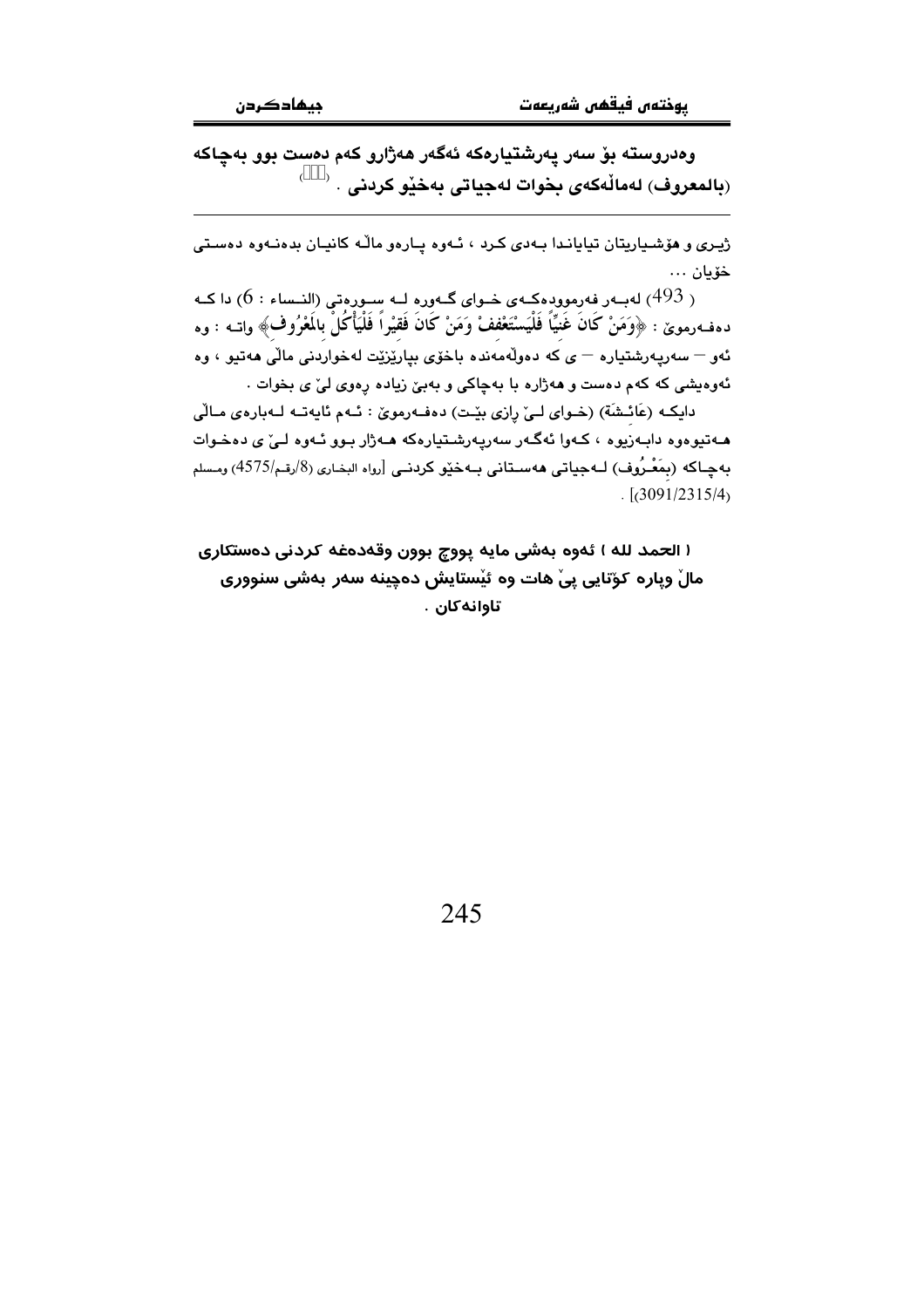لەبلاّۈكراوەكانى مالّپەرى ئيمان وەن www.iman1.com هەميشە لەگەلمان بن بۆنوپبوونەوەي ئيمان imanonekurd@yahoo.com